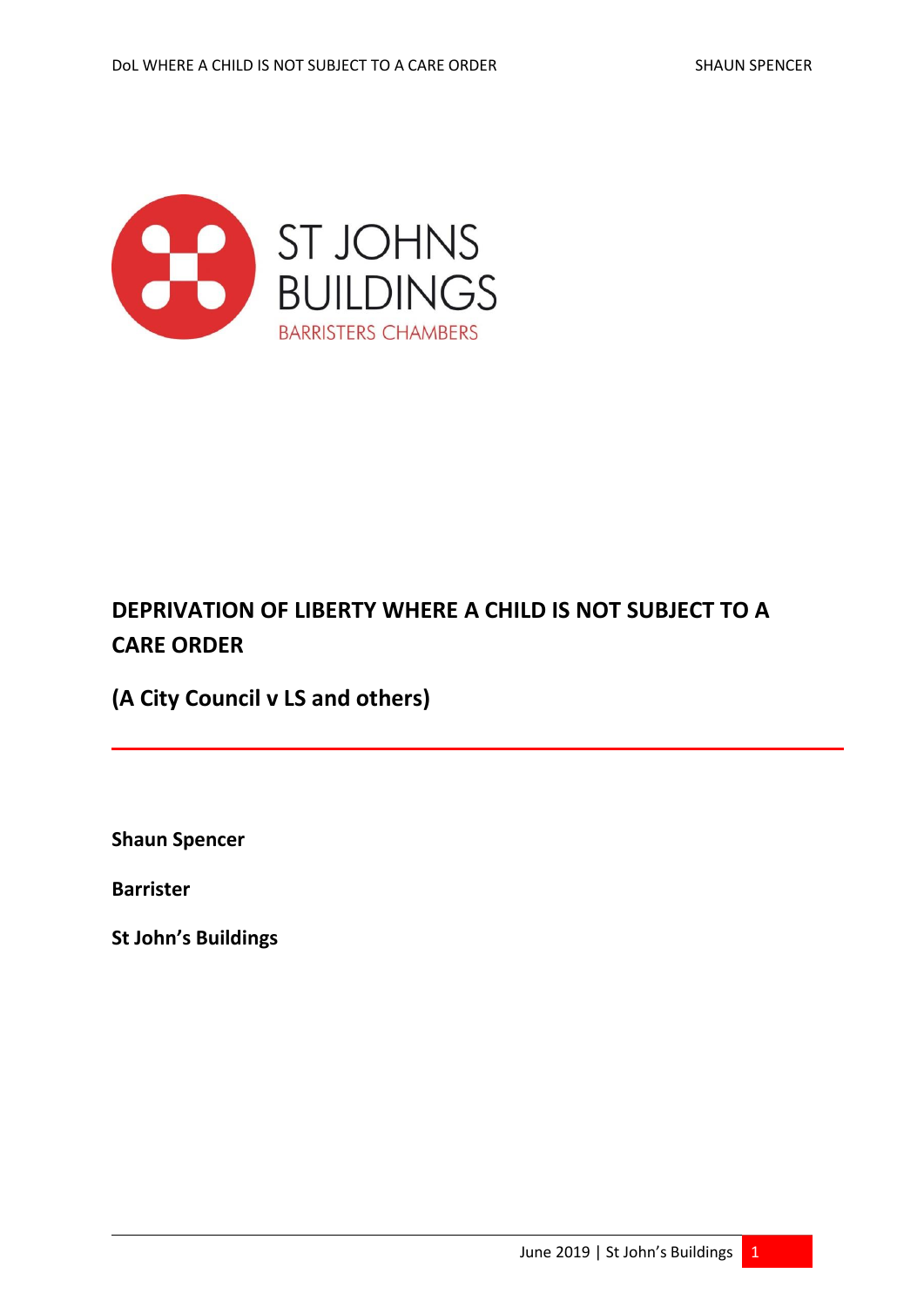**Local Government analysis: Shaun Spencer, barrister at St John's Buildings, examines the High Court decision in A City Council v LS and others concerning inherent jurisdiction, in which the definition of that jurisdiction being 'theoretically limitless' as to the authorisation of the deprivation of liberty of a child by a local authority where that child is not 'looked after' was challenged.**

*A City Council v LS and others* [\[2019\] EWHC 1384 \(Fam\),](https://www.lexisnexis.com/uk/lexispsl/family/citationlinkHandler.faces?bct=A&service=citation&risb=&EWHCFAM&$sel1!%252019%25$year!%252019%25$page!%251384%25) [\[2019\] All ER \(D\) 12 \(Jun\)](https://www.lexisnexis.com/uk/lexispsl/family/citationlinkHandler.faces?bct=A&service=citation&risb=&ALLERD&$sel1!%252019%25$year!%252019%25$sel2!%2506%25$vol!%2506%25$page!%2512%25)

## **What are the practical implications of this case?**

Although the courts have traditionally declined to define the limits of the inherent jurisdiction and it is traditionally described as 'theoretically limitless' (see *Re R (A Minor) (Wardship: Medical Treatment*) [\[1992\] 1 FLR 190\)](https://www.lexisnexis.com/uk/lexispsl/family/citationlinkHandler.faces?bct=A&service=citation&risb=&FLR&$sel1!%251992%25$year!%251992%25$sel2!%251%25$vol!%251%25$page!%25190%25), this case identifies in practice a manner in which the exercise of the inherent jurisdiction is limited. The use of the inherent jurisdiction to authorise the deprivation of liberty of children has been growing at significant pace in recent years. Most commonly in circumstances either where there is no placement available within a secure accommodation unit and therefore a deprivation is to occur in alternative accommodation or where the nature of the care regime of a child—who is looked after by a local authority—is such as to amount to a deprivation of liberty thus requiring authorisation by the court. The judgment in *A City Council v LS* is a key decision in relation to the availability of deprivation of liberty authorisations (DOLA) for 17-year olds who are not subject to care orders.

If a child has reached the age of 17 without having been made subject to a care order, then the only way in which that child can be placed in secure accommodation is vi[a section 25](https://www.lexisnexis.com/uk/lexispsl/family/citationlinkHandler.faces?bct=A&service=citation&risb=&UK_ACTS&$num!%251989_41a%25$section!%2525%25$sect!%2525%25) of the Children Act 1989 [\(ChA 1989\)](https://www.lexisnexis.com/uk/lexispsl/family/citationlinkHandler.faces?bct=A&service=citation&risb=&UK_ACTS&$num!%251989_41a_Title%25), which in turn requires that child to be accommodated by the local authority pursuant t[o ChA 1989, s 20\(3\).](https://www.lexisnexis.com/uk/lexispsl/family/citationlinkHandler.faces?bct=A&service=citation&risb=&UK_ACTS&$num!%251989_41a%25$section!%2520%25$sect!%2520%25) The court does not have the power under the inherent jurisdiction to achieve that same end even where that child is at risk of being killed or seriously harmed.

The exercise of the inherent jurisdiction is limited b[y ChA 1989, s 100.](https://www.lexisnexis.com/uk/lexispsl/family/citationlinkHandler.faces?bct=A&service=citation&risb=&UK_ACTS&$num!%251989_41a%25$section!%25100%25$sect!%25100%25) Such limitation includes the prohibition on the use of the inherent jurisdiction to require a child to be placed in the care or put under the supervision of a local authority or to require a child to be accommodated by or on behalf of a local authority (ChA 1989, s  $100(2)$ ). Where a child is not looked after and (in circumstances where a parent or person with parental responsibility objects to the child's accommodation and where the child cannot be made the subject of a care order by reason of their age) cannot be a looked after child, the effect of authorising a deprivation of liberty would be to require that child to be accommodated by the local authority. In effect, a parent with parental responsibility can prevent the court from requiring a child (who is not subject to a care order) to be deprived of their liberty in secure accommodation, even where that child is at grave or fatal risk of harm, by opposing such a course.

While the court reiterated the positive obligation on the state (including the court) to protect the right to life under Article 2 of the European Convention on Human Rights and Fundamental Freedoms (ECHR), which includes the positive obligation on the authorities to take preventative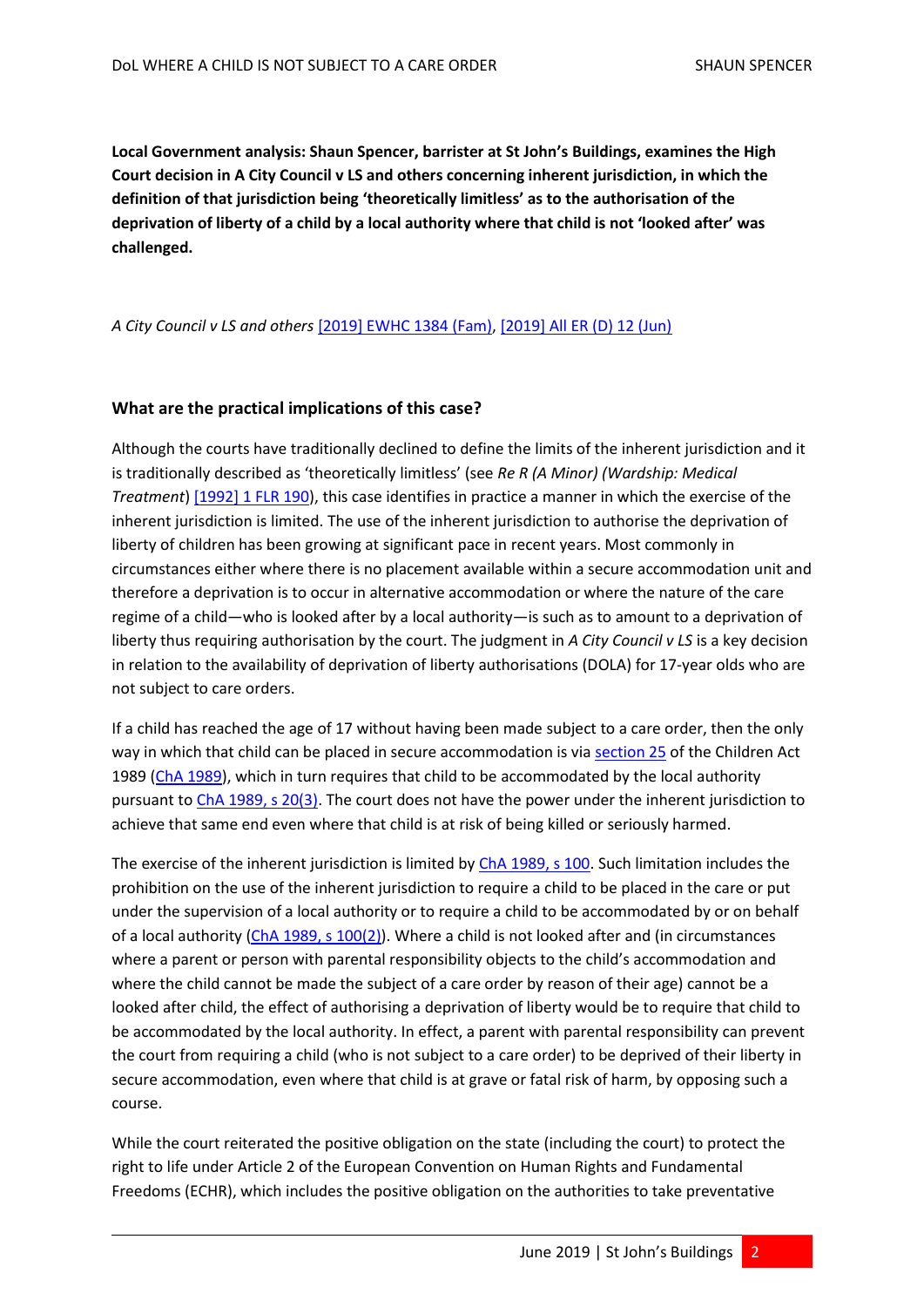operational measures to protect individuals from others and themselves—such obligations can only be discharged through taking 'measures within the scope of its power'. Therefore, the Article 2 ECHR obligations cannot justify and do not permit the court to act in a way which lies outside the identified limits of its powers under the inherent jurisdiction.

The court also doubted whether *A County Council v B* [\[2013\] EWHC 4654 \(Fam\)](https://www.lexisnexis.com/uk/lexispsl/family/citationlinkHandler.faces?bct=A&service=citation&risb=&EWHCFAM&$sel1!%252013%25$year!%252013%25$page!%254654%25) was correctly decided.

## **What was the background?**

Any reader of this case naturally would be struck by the immense seriousness of the factual background. The references to attempted murder, gangs, guns, county lines, drugs, and 'a child' would likely be sufficient to raise alarm in most minds.

The court was concerned with a 17-year-old boy who lived with his mother in one of the country's major cities. He was said by the police to be an active member of an organised crime group (OCG). That OCG is believed to be involved in violent feuds grounded in attempts to take control of drug trafficking activity in the city, further exaggerated by racial tensions. Police intelligence indicated that the child is presently in dispute with other members of the criminal community. The police considered that those involved have the ability to use firearms and display a willingness to conduct retaliatory attacks and to seek violent acts of retribution. The child had been identified by the police as a suspect in the shooting of an adult male in broad daylight in the presence of members of the public. He was arrested on suspicion of attempted murder and bailed. He was believed to be at significant risk of reprisal. His mother was advised to leave the family home with the child's two younger siblings and to remain out of the area.

The local authority applied to the court for an order under the inherent jurisdiction on a without notice basis for a 'deprivation of liberty order', which was made by HHJ Sharpe in 'considerably wider' than usual terms for such an order. Inter alia, the order permitted the local authority to enter premises to search for the child and to remove him and thereafter detain him at an identified residential placement. It was the local authority's intention to maintain the child in that placement until a placement at a secure unit could be identified. The child subsequently absconded from the residential placement and as at the time of the substantive hearing before Macdonald J, his whereabouts remained unknown.

The matter was transferred for hearing before Macdonald J. At that hearing the child, who had been in telephone contact with those representing him, opposed the local authority's application. The mother also opposed the application on the basis that she believed that the orders sought were counterproductive and would prevent the child's return and would expose him to continuing risk of harm.

As at the time of the substantive hearing, it was the local authority's application for authorisation for the child to be deprived of his liberty within a secure unit.